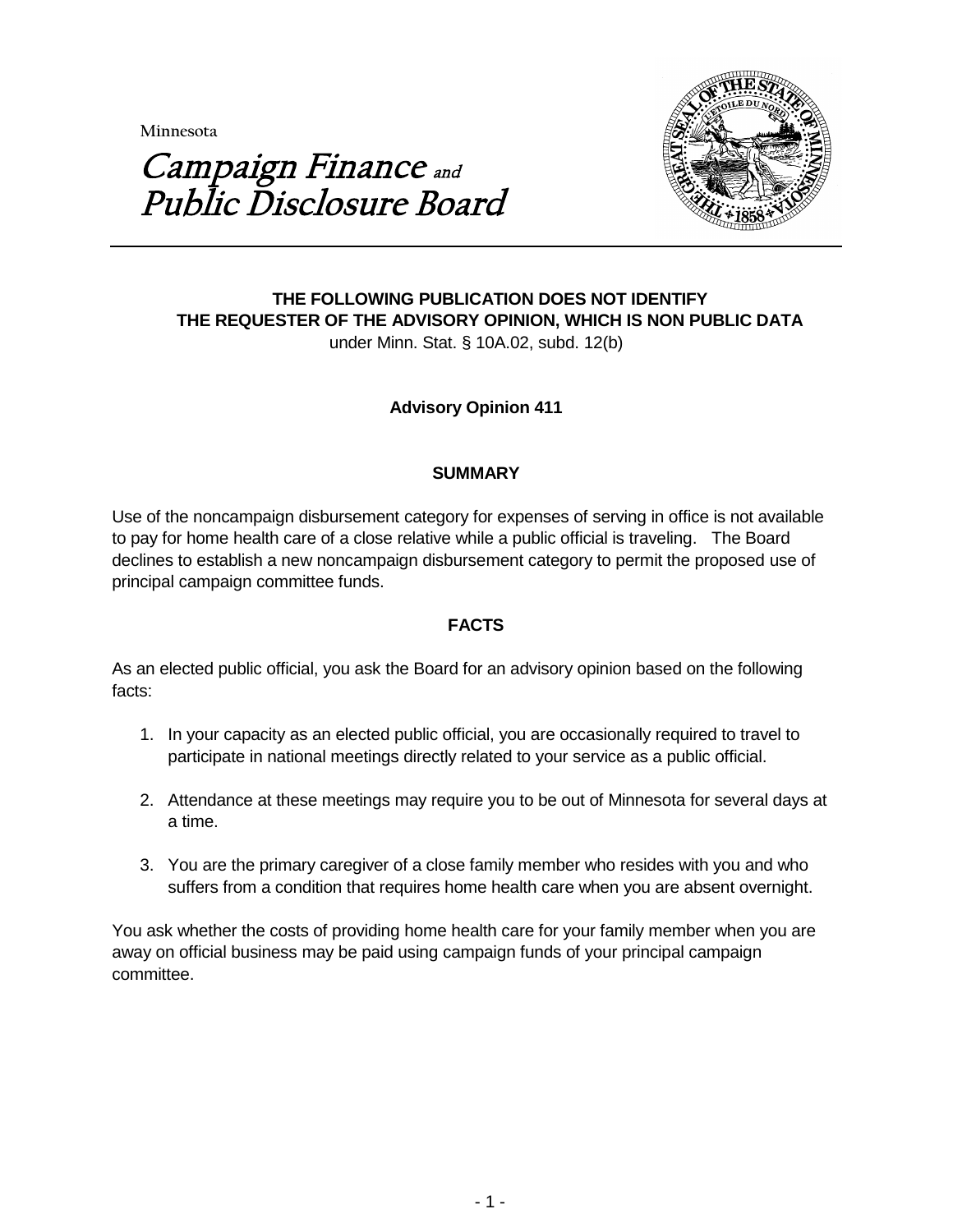#### **OPINION**

Funds of a candidate's principal campaign committee may be used for activities that are done for "political purposes", which means to influence the voting at an election. The exception to this general requirement is that principal campaign committee funds may also be used for noncampaign disbursements as defined in §10A.01, subd. 26. (Minn. Stat. §211B.12; §211B.01).

The only noncampaign disbursement that might apply to the facts presented is for:

"payment by a principal campaign committee of the candidate's expenses for serving in public office, other than for personal uses". (Minn. Stat. §10A.01, subd. 26(10).

When interpreting Chapter 10A, the Board is guided by the same statutes that guide the courts when they interpret Minnesota statutes. The first canon of construction is that whenever possible, words and phrases should be given their plain meaning. If the words of the statute are unclear, the intent of the legislature controls.

The language of the noncampaign disbursement quoted above is clear. Its application is limited to "expenses of serving in public office" incurred by the office holder. Its use may not be extended to expenses for "personal uses".

On previous occasions when the Board has reviewed this exception, it has stated that the noncampaign disbursement applies to costs "directly related to" service in office. (Advisory Opinion 255). The Board has also said that the noncampaign disbursement is for "ordinary and reasonable expenses of those activities that are expected or required of a public official or that enhance the official's ability to serve". (Advisory Opinion 314). The Board is of the opinion that a close link between the expense and the official's service is required for use of this noncampaign disbursement.

Every office holder incurs various personal costs as a result of serving in office. These costs may range from loss of income from a job to the need to pay others to take care of obligations that the office holder does not have the time to attend to. Such costs are only indirectly related to the official's public service and are not the ordinary expenses that are expected or required of all officials.

Even if the it were to conclude that the language of the statute is insufficiently clear, the Board would still conclude that the noncampaign disbursement exception does not apply to the facts presented.

When attempting to ascertain legislative intent, §645.17 requires that it must be presumed that the legislature intends to favor the public interest as against any private interest. Section 645.16 requires considering the consequences of a particular interpretation of a statute.

The Board recognizes that money received by principal campaign committees consists of donations, primarily from citizens. In the past, these donations were partly refunded to donors through the political contribution refund program, with the result that public money was substituted for individual donations. The public interest suggests that the Board should be cautious in allowing the extension of noncampaign disbursements to expenses not clearly established by the legislature.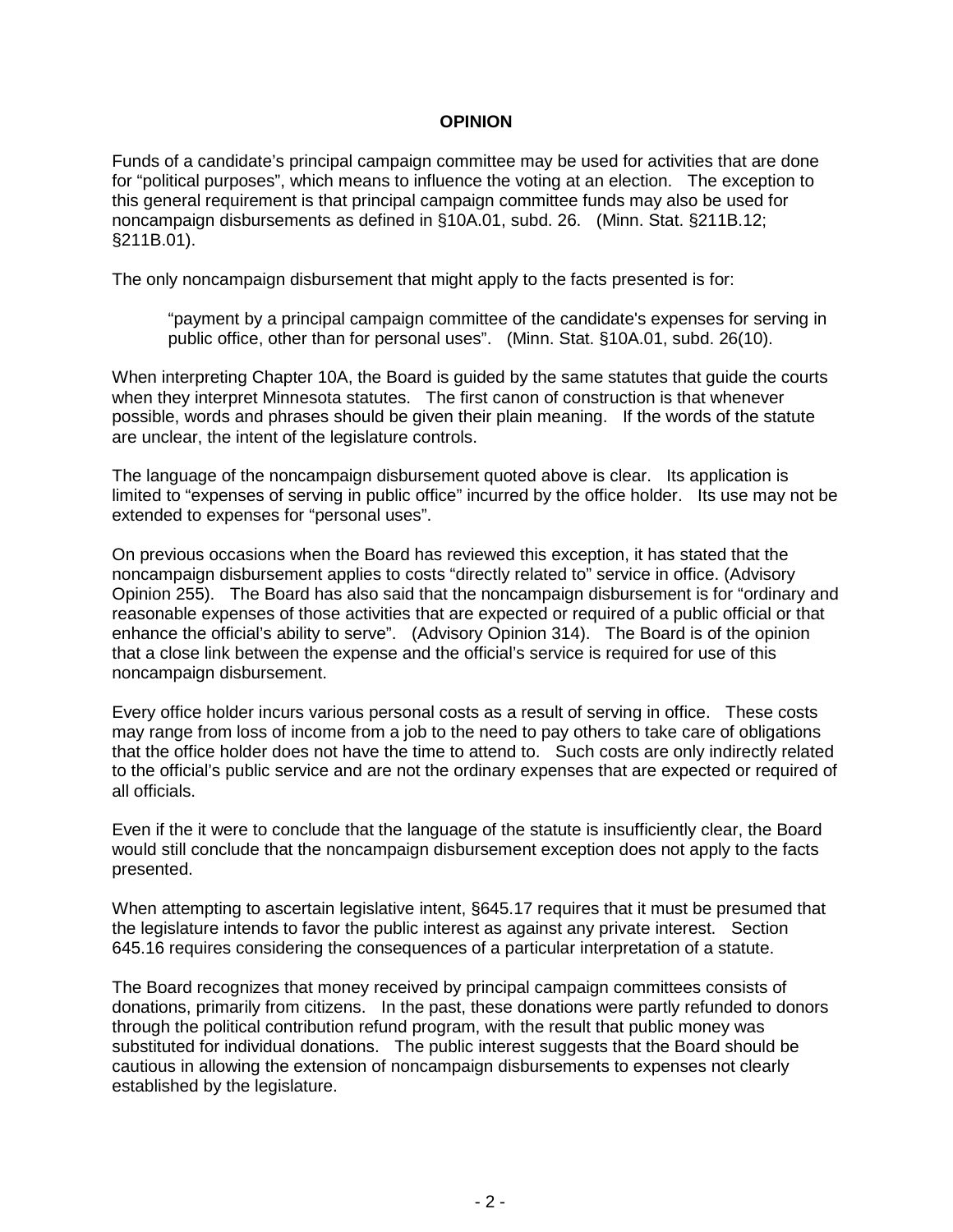The Board recognizes its authority to establish new noncampaign disbursements through the advisory opinion process. However, when considering doing so, the Board must examine the consequences of its decision. In the immediate case expansion of the noncampaign disbursement categories would extend them to cases where the expense is of a personal nature due to an official's unique circumstances. The scope of the an exception based on such criteria would be virtually impossible to define. The Board's concludes that it should not expand the noncampaign disbursement categories based on this request, but should defer to the legislature which may amend the statute should it see fit to do so.

Issued September 7, 2010 \_\_\_\_\_\_\_/s/ Bob Milbert\_\_\_\_\_\_\_\_\_\_\_\_\_\_\_\_\_\_\_\_

Bob Milbert, Chair Campaign Finance and Public Disclosure Board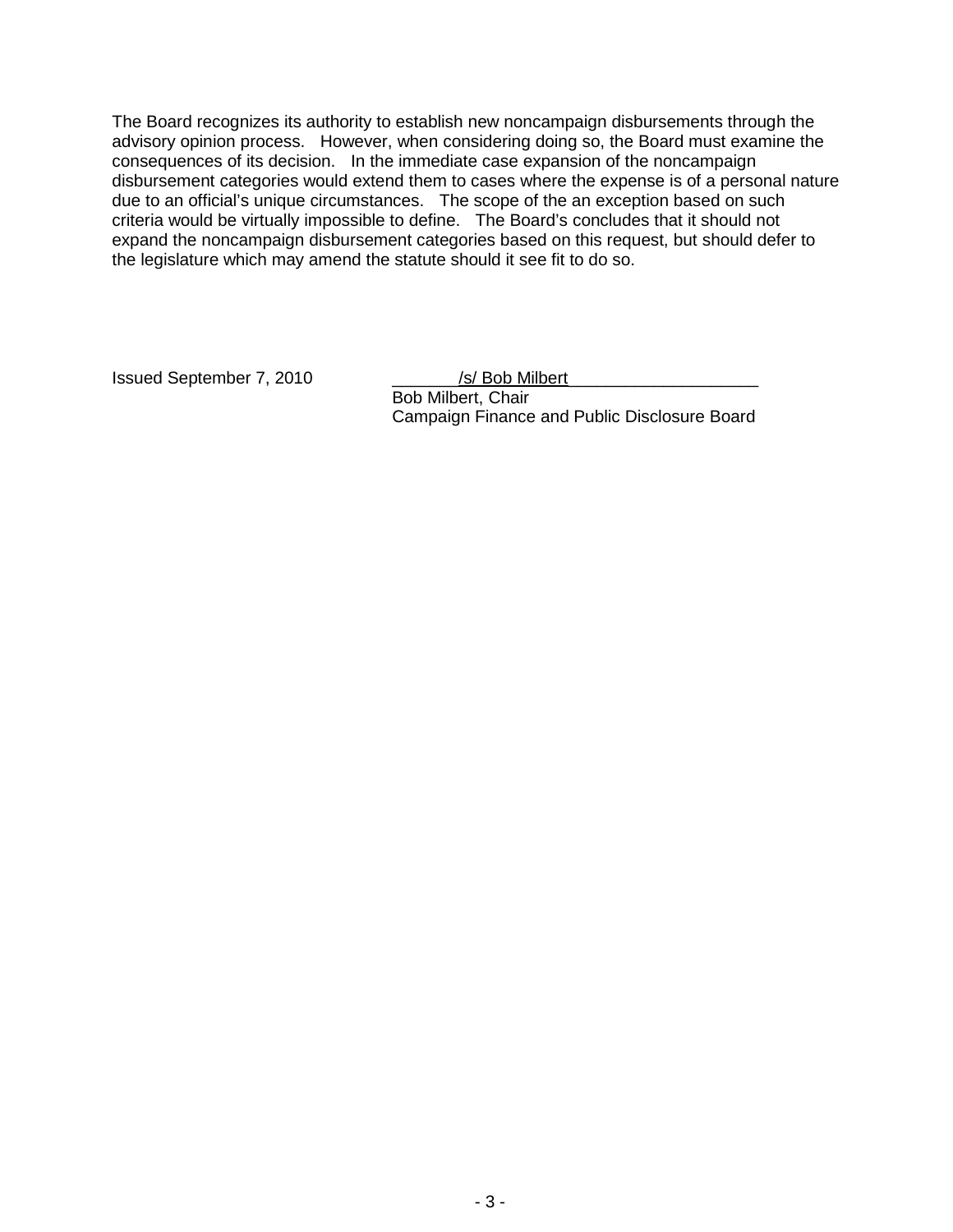# **STATUTORY CITATIONS**

#### **10A.01 DEFINITIONS**

. . .

Subd. 26. **Noncampaign disbursement.** "Noncampaign disbursement" means a purchase or payment of money or anything of value made, or an advance of credit incurred, or a donation in-kind received, by a principal campaign committee for any of the following purposes:

. . .

(10) payment by a principal campaign committee of the candidate's expenses for serving in public office, other than for personal uses;

(11) costs of child care for the candidate's children when campaigning;

#### **211B.01 DEFINITIONS.**

. . .

Subdivision 1. **Application.** The definitions in chapter 200 and this section apply to this chapter. . . .

Subd. 6. **Political purposes.** An act is done for "political purposes" when the act is intended or done to influence, directly or indirectly, voting at a primary or other election. This does not include news items or editorial comments published or broadcast by the news media.

## **211B.12 LEGAL EXPENDITURES.**

Use of money collected for political purposes is prohibited unless the use is reasonably related to the conduct of election campaigns, or is a noncampaign disbursement as defined in section 10A.01, subdivision 26. The following are permitted expenditures when made for political purposes:

- (1) salaries, wages, and fees;
- (2) communications, mailing, transportation, and travel;
- (3) campaign advertising;
- (4) printing;

(5) office and other space and necessary equipment, furnishings, and incidental supplies;

(6) charitable contributions of not more than \$100 to any charity organized under section 501(c)(3) of the Internal Revenue Code annually, except that the amount contributed by a principal campaign committee that dissolves within one year after the contribution is made is not limited by this clause; and

(7) other expenses, not included in clauses (1) to (6), that are reasonably related to the conduct of election campaigns. In addition, expenditures made for the purpose of providing information to constituents, whether or not related to the conduct of an election, are